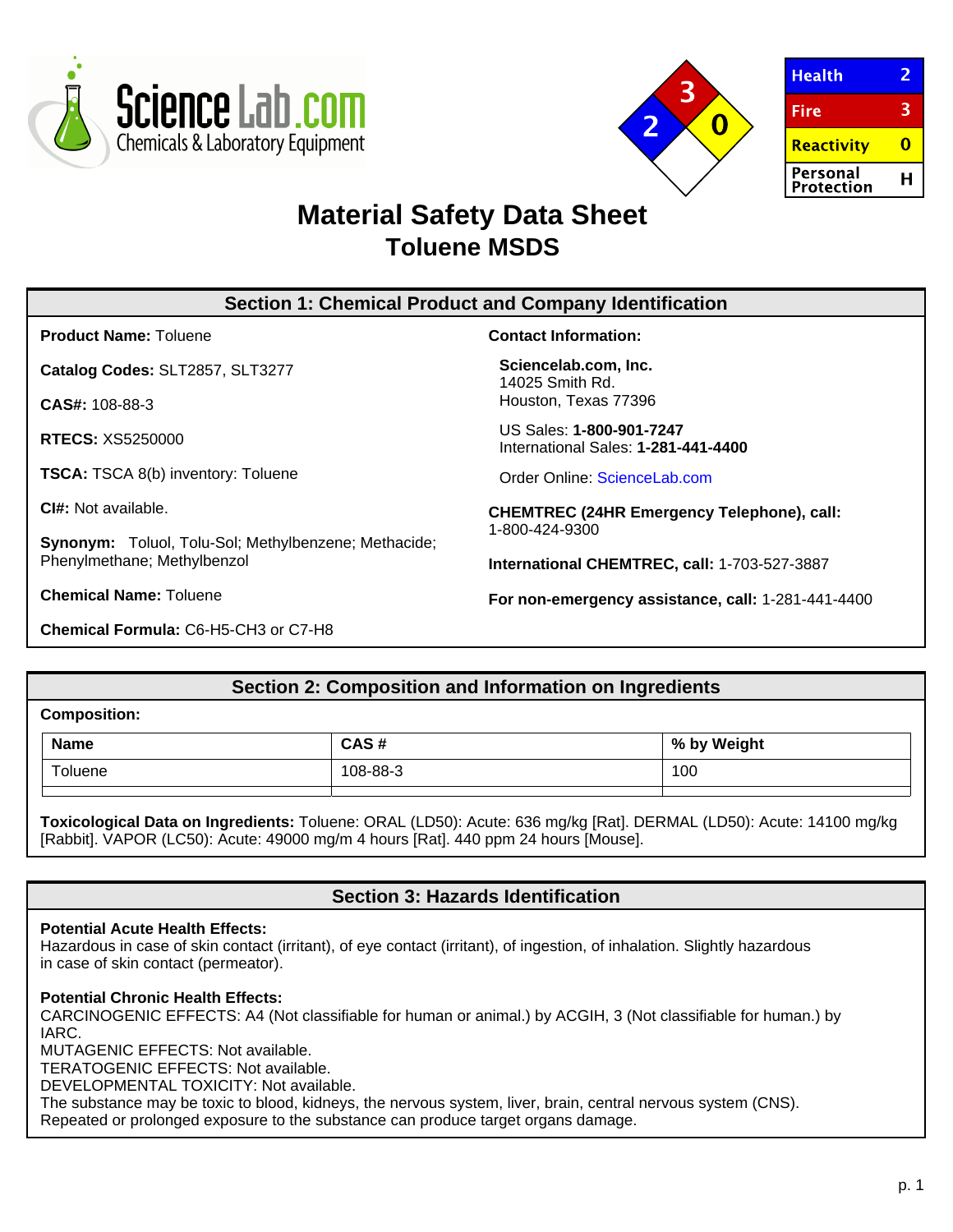### **Eye Contact:**

Check for and remove any contact lenses. In case of contact, immediately flush eyes with plenty of water for at least 15 minutes. Get medical attention.

### **Skin Contact:**

In case of contact, immediately flush skin with plenty of water. Cover the irritated skin with an emollient. Remove contaminated clothing and shoes. Wash clothing before reuse. Thoroughly clean shoes before reuse. Get medical attention.

# **Serious Skin Contact:**

Wash with a disinfectant soap and cover the contaminated skin with an anti-bacterial cream. Seek immediate medical attention.

### **Inhalation:**

If inhaled, remove to fresh air. If not breathing, give artificial respiration. If breathing is difficult, give oxygen. Get medical attention.

### **Serious Inhalation:**

Evacuate the victim to a safe area as soon as possible. Loosen tight clothing such as a collar, tie, belt or waistband. If breathing is difficult, administer oxygen. If the victim is not breathing, perform mouth-to-mouth resuscitation. WARNING: It may be hazardous to the person providing aid to give mouth-to-mouth resuscitation when the inhaled material is toxic, infectious or corrosive. Seek medical attention.

### **Ingestion:**

Do NOT induce vomiting unless directed to do so by medical personnel. Never give anything by mouth to an unconscious person. If large quantities of this material are swallowed, call a physician immediately. Loosen tight clothing such as a collar, tie, belt or waistband.

**Serious Ingestion:** Not available.

# **Section 5: Fire and Explosion Data**

**Flammability of the Product:** Flammable.

**Auto-Ignition Temperature:** 480°C (896°F)

**Flash Points:** CLOSED CUP: 4.4444°C (40°F). (Setaflash) OPEN CUP: 16°C (60.8°F).

**Flammable Limits:** LOWER: 1.1% UPPER: 7.1%

**Products of Combustion:** These products are carbon oxides (CO, CO2).

# **Fire Hazards in Presence of Various Substances:**

Flammable in presence of open flames and sparks, of heat. Non-flammable in presence of shocks.

**Explosion Hazards in Presence of Various Substances:** Risks of explosion of the product in presence of mechanical impact: Not available. Risks of explosion of the product in presence of static discharge: Not available.

# **Fire Fighting Media and Instructions:**

Flammable liquid, insoluble in water. SMALL FIRE: Use DRY chemical powder. LARGE FIRE: Use water spray or fog.

**Special Remarks on Fire Hazards:** Not available.

# **Special Remarks on Explosion Hazards:**

Toluene forms explosive reaction with 1,3-dichloro-5,5-dimethyl-2,4-imidazolididione; dinitrogen tetraoxide;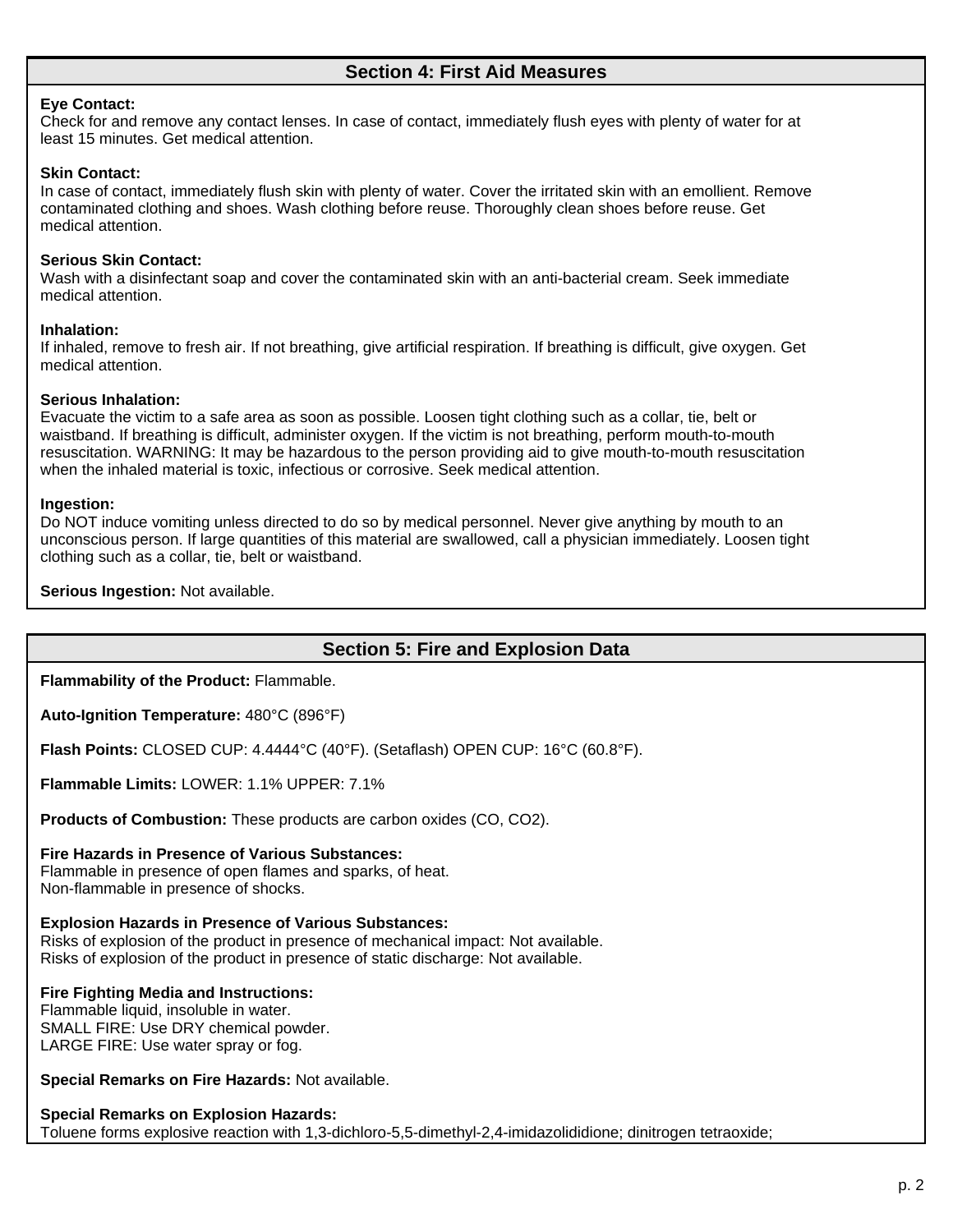concentrated nitric acid, sulfuric acid + nitric acid; N2O4; AgClO4; BrF3; Uranium hexafluoride; sulfur dichloride. Also forms an explosive mixture with tetranitromethane.

# **Section 6: Accidental Release Measures**

**Small Spill:** Absorb with an inert material and put the spilled material in an appropriate waste disposal.

#### **Large Spill:**

Toxic flammable liquid, insoluble or very slightly soluble in water.

Keep away from heat. Keep away from sources of ignition. Stop leak if without risk. Absorb with DRY earth, sand or other non-combustible material. Do not get water inside container. Do not touch spilled material. Prevent entry into sewers, basements or confined areas; dike if needed. Call for assistance on disposal. Be careful that the product is not present at a concentration level above TLV. Check TLV on the MSDS and with local authorities.

# **Section 7: Handling and Storage**

#### **Precautions:**

Keep away from heat. Keep away from sources of ignition. Ground all equipment containing material. Do not ingest. Do not breathe gas/fumes/ vapor/spray. Wear suitable protective clothing. In case of insufficient ventilation, wear suitable respiratory equipment. If ingested, seek medical advice immediately and show the container or the label. Avoid contact with skin and eyes. Keep away from incompatibles such as oxidizing agents.

#### **Storage:**

Store in a segregated and approved area. Keep container in a cool, well-ventilated area. Keep container tightly closed and sealed until ready for use. Avoid all possible sources of ignition (spark or flame).

# **Section 8: Exposure Controls/Personal Protection**

### **Engineering Controls:**

Provide exhaust ventilation or other engineering controls to keep the airborne concentrations of vapors below their respective threshold limit value. Ensure that eyewash stations and safety showers are proximal to the work-station location.

#### **Personal Protection:**

Splash goggles. Lab coat. Vapor respirator. Be sure to use an approved/certified respirator or equivalent. Gloves.

#### **Personal Protection in Case of a Large Spill:**

Splash goggles. Full suit. Vapor respirator. Boots. Gloves. A self contained breathing apparatus should be used to avoid inhalation of the product. Suggested protective clothing might not be sufficient; consult a specialist BEFORE handling this product.

#### **Exposure Limits:**

TWA: 200 STEL: 500 CEIL: 300 (ppm) from OSHA (PEL) [United States] TWA: 50 (ppm) from ACGIH (TLV) [United States] SKIN TWA: 100 STEL: 150 from NIOSH [United States] TWA: 375 STEL: 560 (mg/m3) from NIOSH [United States] Consult local authorities for acceptable exposure limits.

# **Section 9: Physical and Chemical Properties**

**Physical state and appearance:** Liquid.

**Odor:** Sweet, pungent, Benzene-like.

**Taste:** Not available.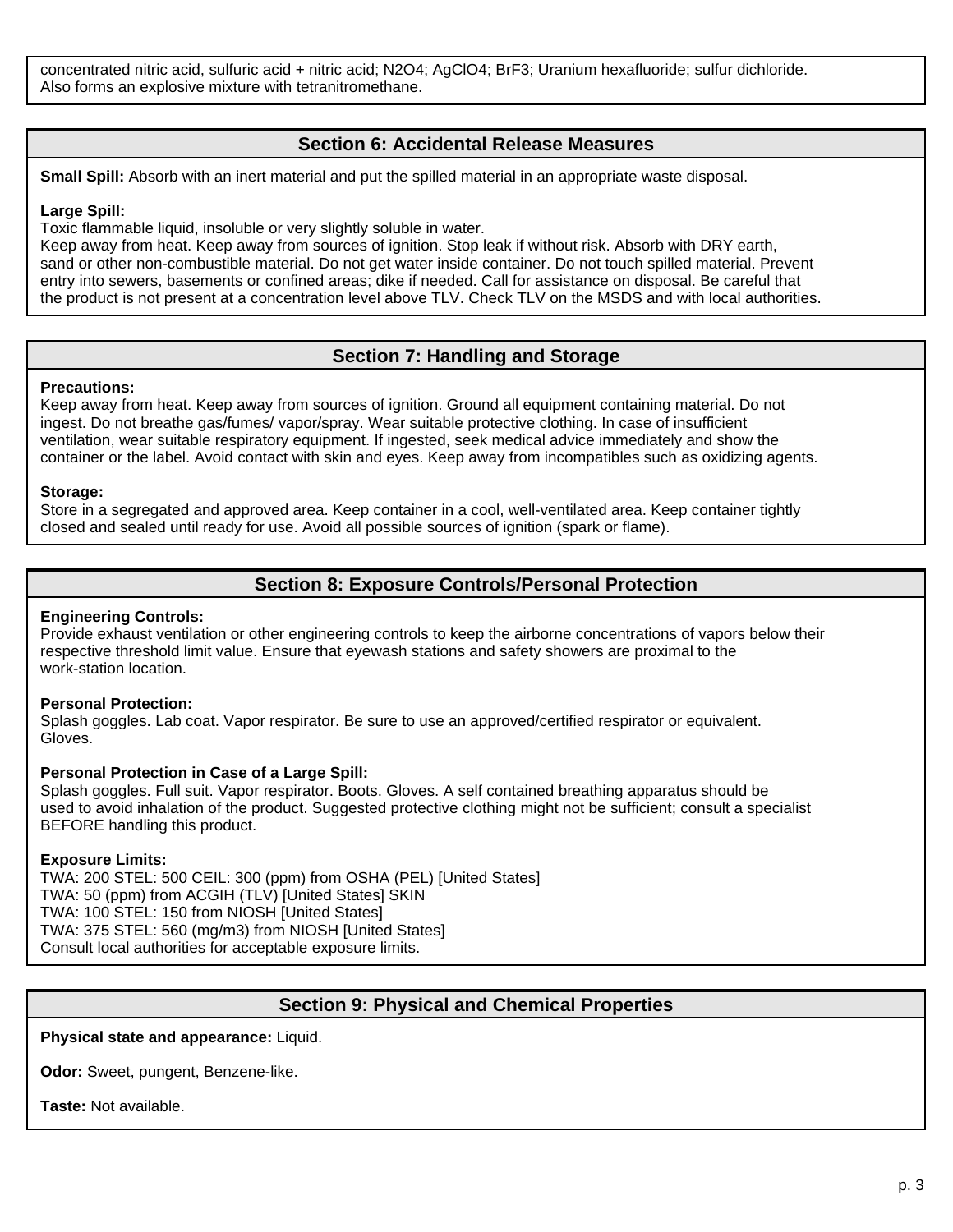**Molecular Weight:** 92.14 g/mole

**Color:** Colorless.

**pH (1% soln/water):** Not applicable.

**Boiling Point:** 110.6°C (231.1°F)

**Melting Point:** -95°C (-139°F)

**Critical Temperature:** 318.6°C (605.5°F)

**Specific Gravity:** 0.8636 (Water = 1)

**Vapor Pressure:** 3.8 kPa (@ 25°C)

**Vapor Density:** 3.1 (Air = 1)

**Volatility:** Not available.

**Odor Threshold:** 1.6 ppm

**Water/Oil Dist. Coeff.:** The product is more soluble in oil; log(oil/water) = 2.7

**Ionicity (in Water):** Not available.

**Dispersion Properties:** See solubility in water, diethyl ether, acetone.

**Solubility:**

Soluble in diethyl ether, acetone. Practically insoluble in cold water. Soluble in ethanol, benzene, chloroform, glacial acetic acid, carbon disulfide. Solubility in water: 0.561 g/l @ 25 deg. C.

# **Section 10: Stability and Reactivity Data**

**Stability:** The product is stable.

**Instability Temperature:** Not available.

**Conditions of Instability:** Heat, ignition sources (flames, sparks, static), incompatible materials

**Incompatibility with various substances:** Reactive with oxidizing agents.

**Corrosivity:** Non-corrosive in presence of glass.

**Special Remarks on Reactivity:**

Incompatible with strong oxidizers, silver perchlorate, sodium difluoride, Tetranitromethane, Uranium Hexafluoride. Frozen Bromine Trifluoride reacts violently with Toluene at -80 deg. C. Reacts chemically with nitrogen oxides, or halogens to form nitrotoluene, nitrobenzene, and nitrophenol and halogenated products, respectively.

**Special Remarks on Corrosivity:** Not available.

**Polymerization:** Will not occur.

# **Section 11: Toxicological Information**

**Routes of Entry:** Absorbed through skin. Dermal contact. Eye contact. Inhalation. Ingestion.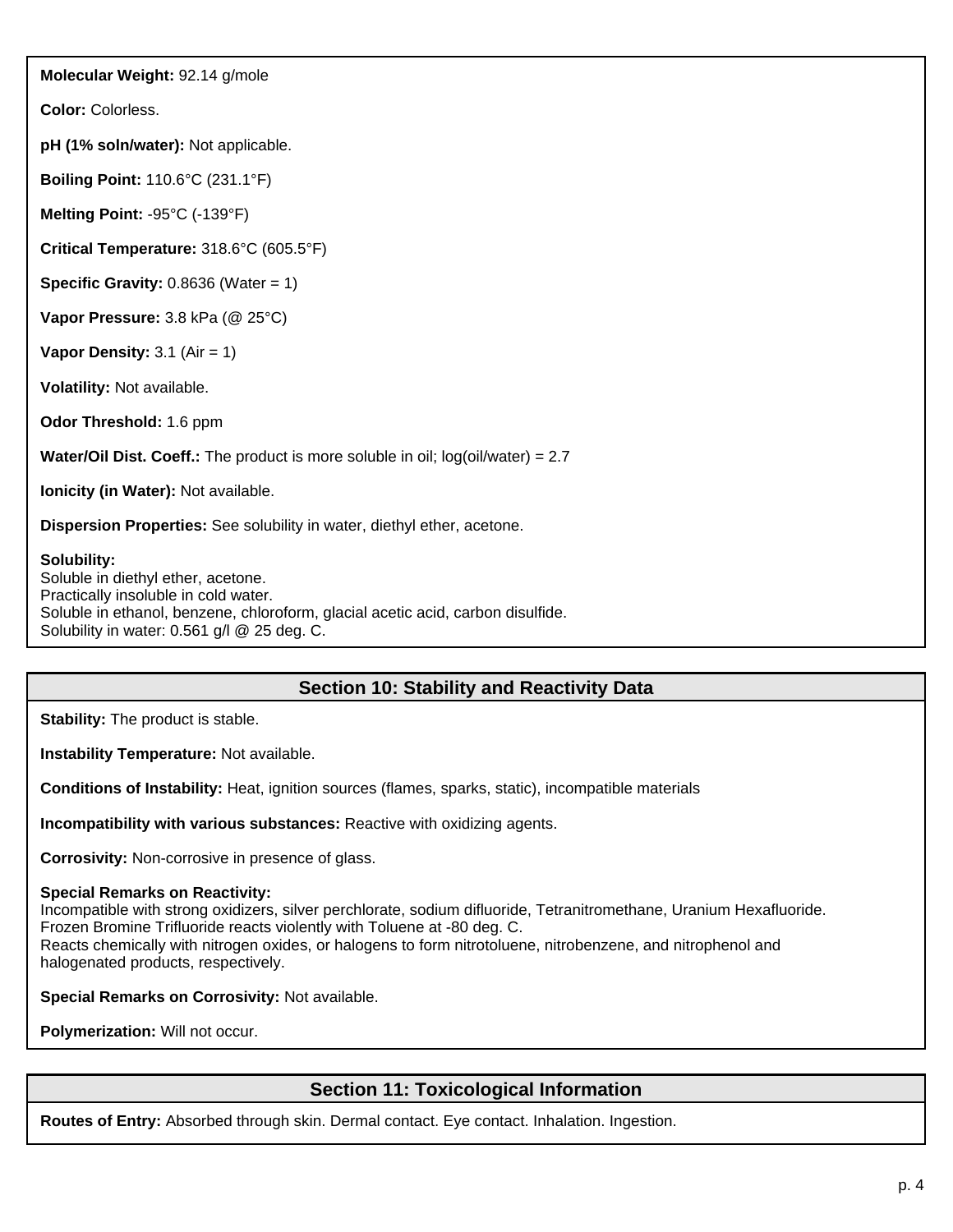# **Toxicity to Animals:**

WARNING: THE LC50 VALUES HEREUNDER ARE ESTIMATED ON THE BASIS OF A 4-HOUR EXPOSURE. Acute oral toxicity (LD50): 636 mg/kg [Rat]. Acute dermal toxicity (LD50): 14100 mg/kg [Rabbit]. Acute toxicity of the vapor (LC50): 440 24 hours [Mouse].

# **Chronic Effects on Humans:**

CARCINOGENIC EFFECTS: A4 (Not classifiable for human or animal.) by ACGIH, 3 (Not classifiable for human.) by IARC.

May cause damage to the following organs: blood, kidneys, the nervous system, liver, brain, central nervous system (CNS).

# **Other Toxic Effects on Humans:**

Hazardous in case of skin contact (irritant), of ingestion, of inhalation. Slightly hazardous in case of skin contact (permeator).

### **Special Remarks on Toxicity to Animals:**

Lowest Published Lethal Dose: LDL [Human] - Route: Oral; Dose: 50 mg/kg LCL [Rabbit] - Route: Inhalation; Dose: 55000 ppm/40min

# **Special Remarks on Chronic Effects on Humans:**

Detected in maternal milk in human. Passes through the placental barrier in human. Embryotoxic and/or foetotoxic in animal. May cause adverse reproductive effects and birth defects (teratogenic). May affect genetic material (mutagenic)

### **Special Remarks on other Toxic Effects on Humans:**

Acute Potential Health Effects:

Skin: Causes mild to moderate skin irritation. It can be absorbed to some extent through the skin. Eyes: Cauess mild to moderate eye irritation with a burning sensation. Splash contact with eyes also causes conjunctivitis, blepharospasm, corneal edema, corneal abraisons. This usually resolves in 2 days. Inhalation: Inhalation of vapor may cause respiratory tract irritation causing coughing and wheezing, and nasal discharge. Inhalation of high concentrations may affect behavior and cause central nervous system effects characterized by nausea, headache, dizziness, tremors, restlessness, lightheadedness, exhilaration, memory loss, insomnia, impaired reaction time, drowsiness, ataxia, hallucinations, somnolence, muscle contraction or spasticity, unconsciousness and coma. Inhalation of high concentration of vapor may also affect the cardiovascular system (rapid heart beat, heart palpitations, increased or decreased blood pressure, dysrhythmia, ), respiration (acute pulmonary edema, respiratory depression, apnea, asphyxia), cause vision disturbances and dilated pupils, and cause loss of appetite.

Ingestion: Aspiration hazard. Aspiration of Toluene into the lungs may cause chemical pneumonitis. May cause irritation of the digestive tract with nausea, vomiting, pain. May have effects similar to that of acute inhalation. Chronic Potential Health Effects:

Inhalation and Ingestion: Prolonged or repeated exposure via inhalation may cause central nervous system and cardiovascular symptoms similar to that of acute inhalation and ingestion as well liver damage/failure, kidney damage/failure (with hematuria, proteinuria, oliguria, renal tubular acidosis), brain damage, weight loss, blood (pigmented or nucleated red blood cells, changes in white blood cell count), bone marrow changes, electrolyte imbalances (Hypokalemia, Hypophostatemia), severe, muscle weakness and Rhabdomyolysis.

Skin: Repeated or prolonged skin contact may cause defatting dermatitis.

# **Section 12: Ecological Information**

#### **Ecotoxicity:**

Ecotoxicity in water (LC50): 313 mg/l 48 hours [Daphnia (daphnia)]. 17 mg/l 24 hours [Fish (Blue Gill)]. 13 mg/l 96 hours [Fish (Blue Gill)]. 56 mg/l 24 hours [Fish (Fathead minnow)]. 34 mg/l 96 hours [Fish (Fathead minnow)]. 56.8 ppm any hours [Fish (Goldfish)].

**BOD5 and COD:** Not available.

# **Products of Biodegradation:**

Possibly hazardous short term degradation products are not likely. However, long term degradation products may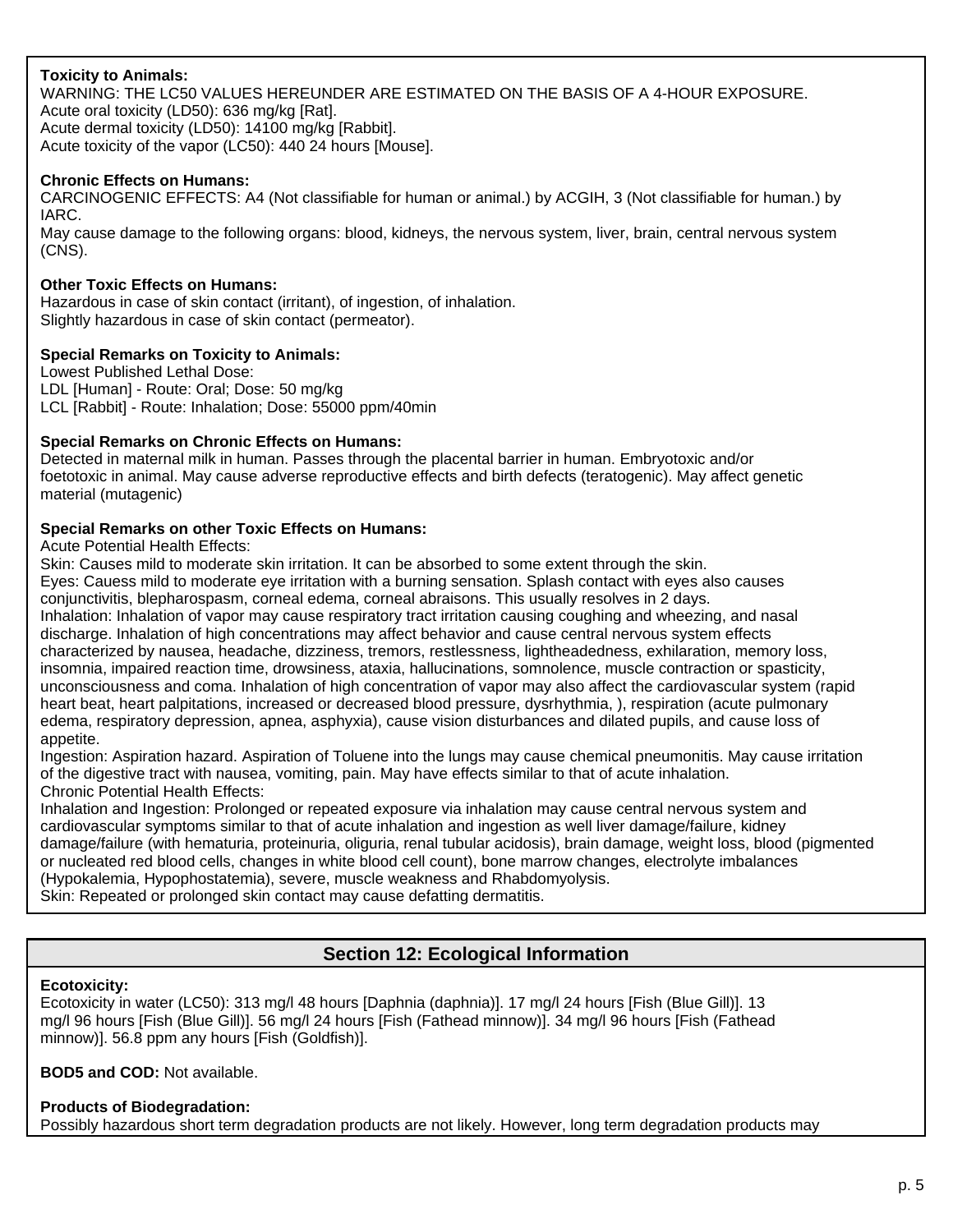arise.

**Toxicity of the Products of Biodegradation:** The products of degradation are less toxic than the product itself.

**Special Remarks on the Products of Biodegradation:** Not available.

# **Section 13: Disposal Considerations**

**Waste Disposal:**

Waste must be disposed of in accordance with federal, state and local environmental control regulations.

# **Section 14: Transport Information**

**DOT Classification:** CLASS 3: Flammable liquid.

**Identification:** : Toluene UNNA: 1294 PG: II

**Special Provisions for Transport:** Not available.

# **Section 15: Other Regulatory Information**

### **Federal and State Regulations:**

California prop. 65: This product contains the following ingredients for which the State of California has found to cause cancer, birth defects or other reproductive harm, which would require a warning under the statute: Toluene California prop. 65 (no significant risk level): Toluene: 7 mg/day (value) California prop. 65 (acceptable daily intake level): Toluene: 7 mg/day (value) California prop. 65: This product contains the following ingredients for which the State of California has found to cause birth defects which would require a warning under the statute: Toluene Connecticut hazardous material survey.: Toluene Illinois toxic substances disclosure to employee act: Toluene Illinois chemical safety act: Toluene New York release reporting list: Toluene Rhode Island RTK hazardous substances: Toluene Pennsylvania RTK: Toluene Florida: Toluene Minnesota: Toluene Michigan critical material: Toluene Massachusetts RTK: Toluene Massachusetts spill list: Toluene New Jersey: Toluene New Jersey spill list: Toluene Louisiana spill reporting: Toluene California Director's List of Hazardous Substances.: Toluene TSCA 8(b) inventory: Toluene TSCA 8(d) H and S data reporting: Toluene: Effective date: 10/04/82; Sunset Date: 10/0/92 SARA 313 toxic chemical notification and release reporting: Toluene CERCLA: Hazardous substances.: Toluene: 1000 lbs. (453.6 kg)

#### **Other Regulations:**

OSHA: Hazardous by definition of Hazard Communication Standard (29 CFR 1910.1200). EINECS: This product is on the European Inventory of Existing Commercial Chemical Substances.

### **Other Classifications:**

#### **WHMIS (Canada):**

CLASS B-2: Flammable liquid with a flash point lower than 37.8°C (100°F). CLASS D-2A: Material causing other toxic effects (VERY TOXIC).